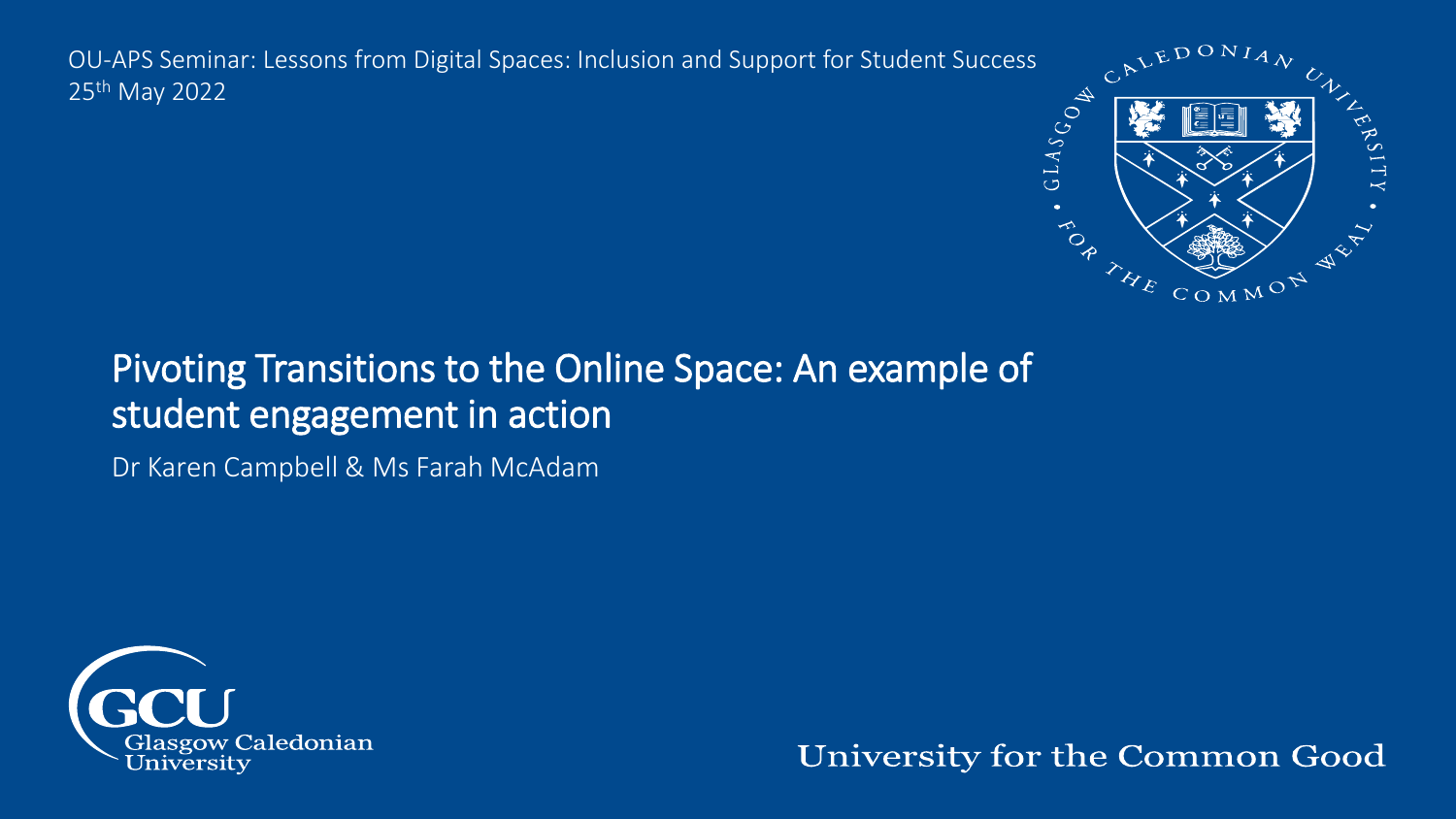## Transition Programme

- College students
- 20% most socially deprived areas
- Entering year 2 or 3 of 4-year Scottish Hons degree
- Nine weeks, discipline specific, 'taster' lectures + workshops on academic skills
- College Connect Team
- Mentoring

#### **Pre-Covid-19**:

- Face-to face
- On campus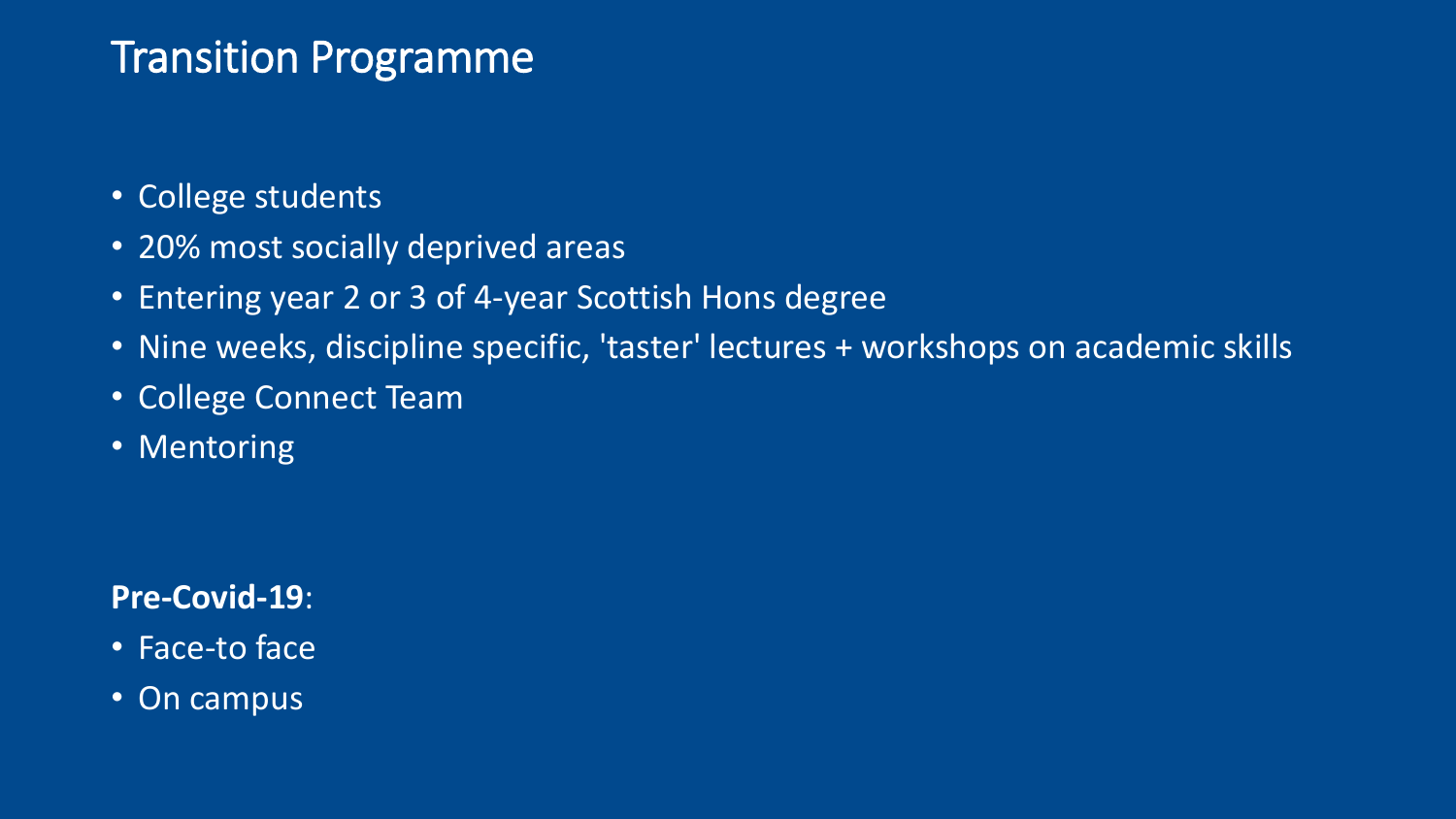# Delivering the Transition Programme – Student Engagement

- Asynchronous online course with synchronous webinars and lectures
- Articulate 360 suite used to build programme
- Webinars and lectures hosted on Blackboard Collaborate Ultra
- Engagement with College Connect Team and Student Mentors
- Feedback collection via module surveys

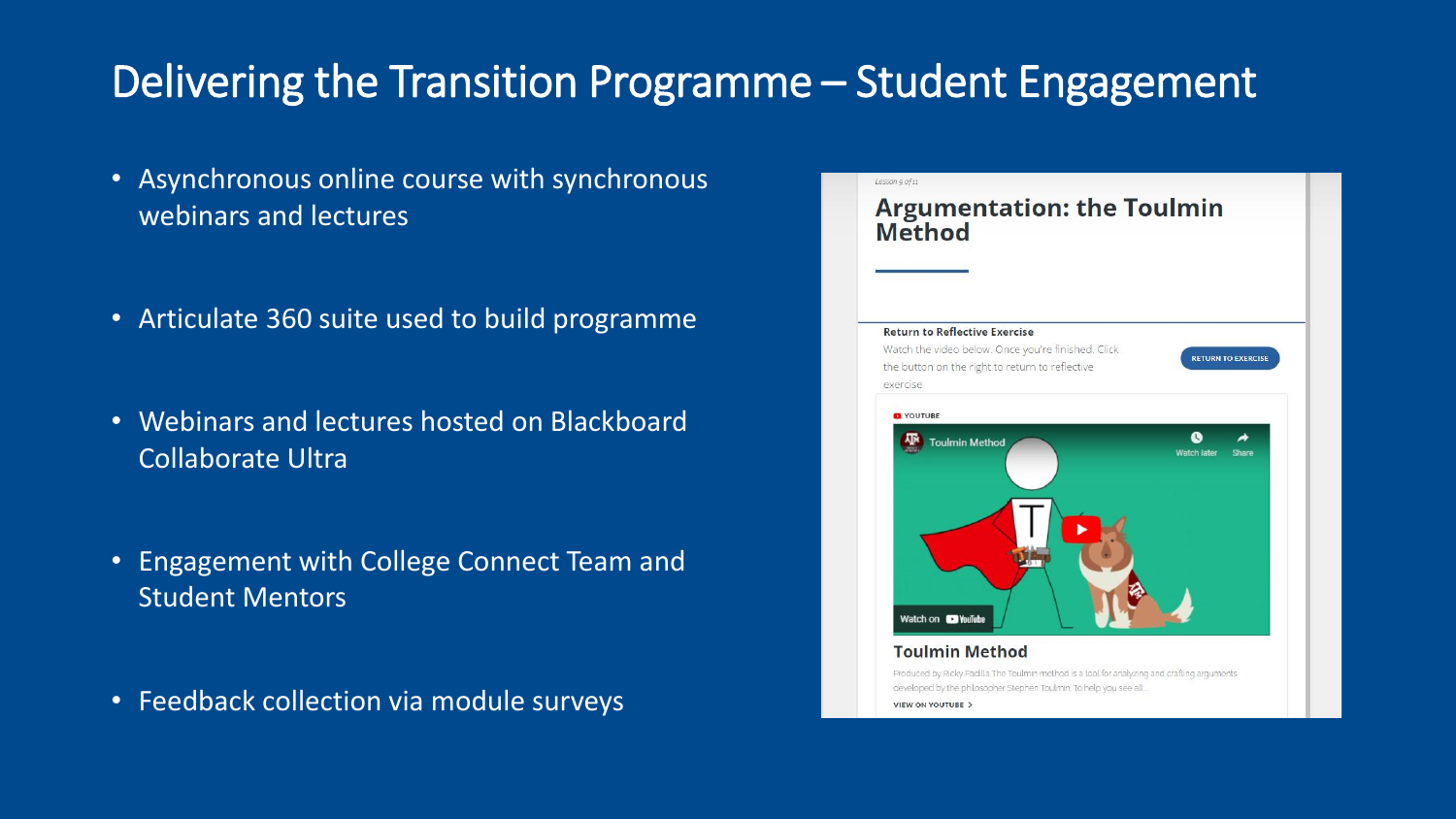# Delivering the Transition Programme - Challenges

 $rac{1}{\sqrt{2}}$ 

- Short time for redevelopment
- Establishing connection with students
- Building a sense of community

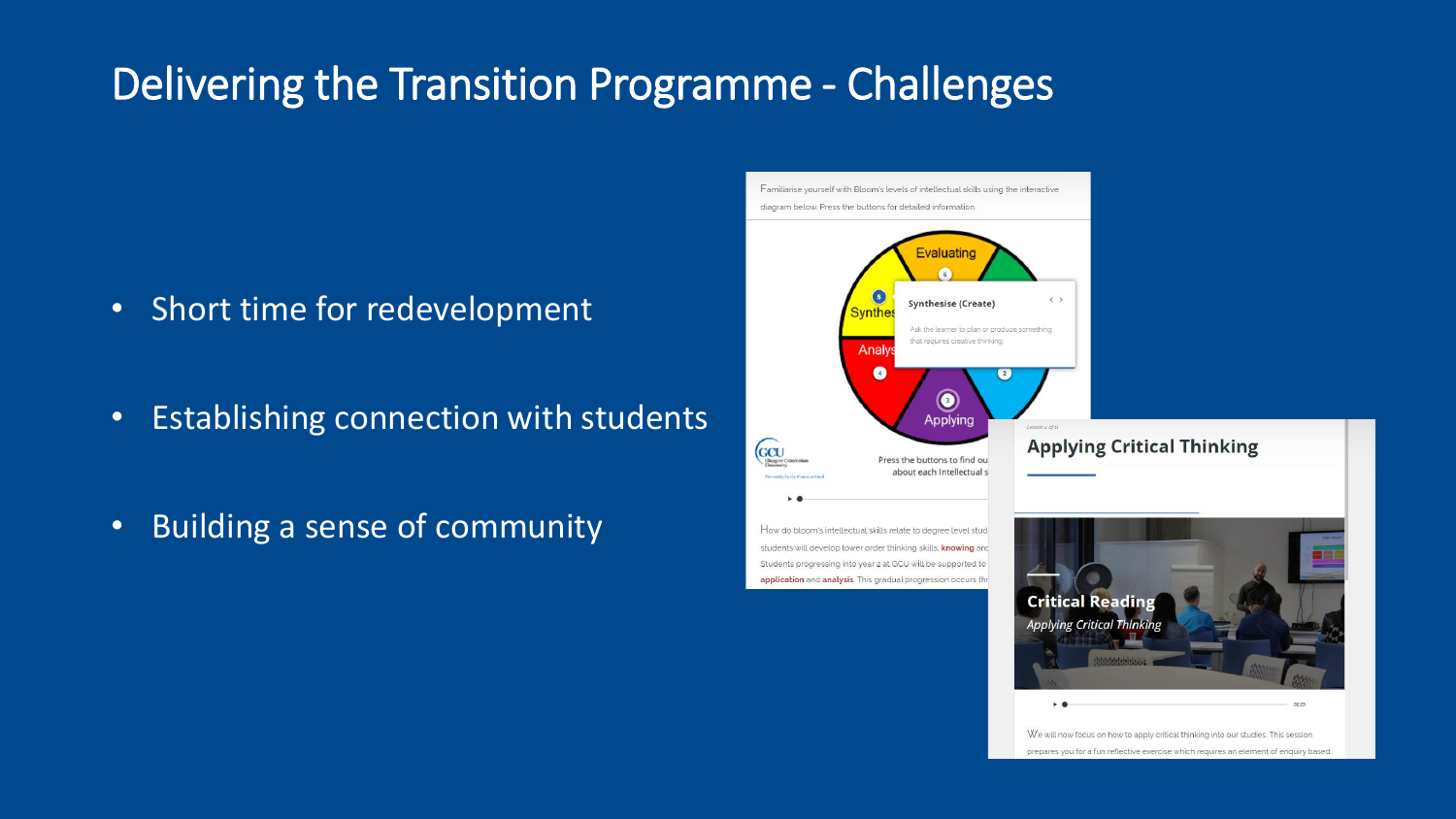### Outcomes and Student Feedback

- Increased attendance 12% increase in attendance (1015 v. 907 in 2019)
- Increase in number of students articulating to degrees with advanced standing (853 articulating to Year 2 or Year 3 entry), 163 entering Year 1
	- 16% increase from 2019 (734 articulating students)
- Increase in percentage articulating from SIMD 40: 57% of students from lowest 40% SIMD quintile (up from 50% in 2019)
- 94% students found programme 'extremely beneficial' or 'quite beneficial'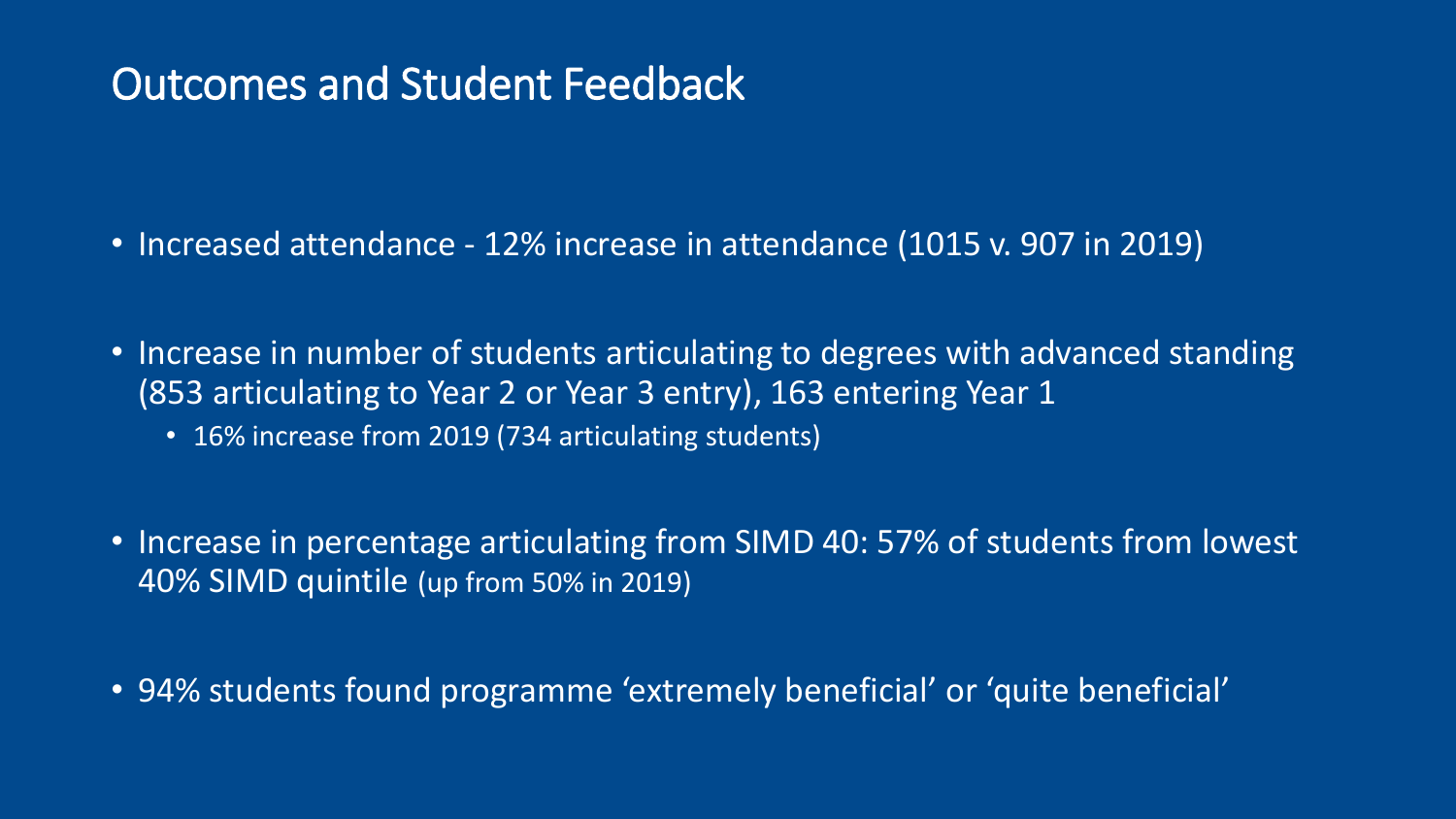### Impact – Engagement

#### Zepke and Leach's *Ten Proposals for Action:*

- 1. Enhancing students' self-belief
- 2. Enable students to work autonomously, enjoy learning relationships with others and feel they are competent to achieve their own objectives
- 3. Recognise that teaching and teachers are central to learning
- 4. Create learning that is active, collaborative and fosters learning relationships
- 5. Create learning opportunities for students that are challenging, enriching and extend their academic abilities
- 6. Ensure institutional cultures are welcoming to students from diverse backgrounds
- 7. Invest in a variety of support services
- 8. Adapt to changing student expectations
- 9. Enable students to become active citizens
- 10. Enable Students to Develop their Social and Cultural Capital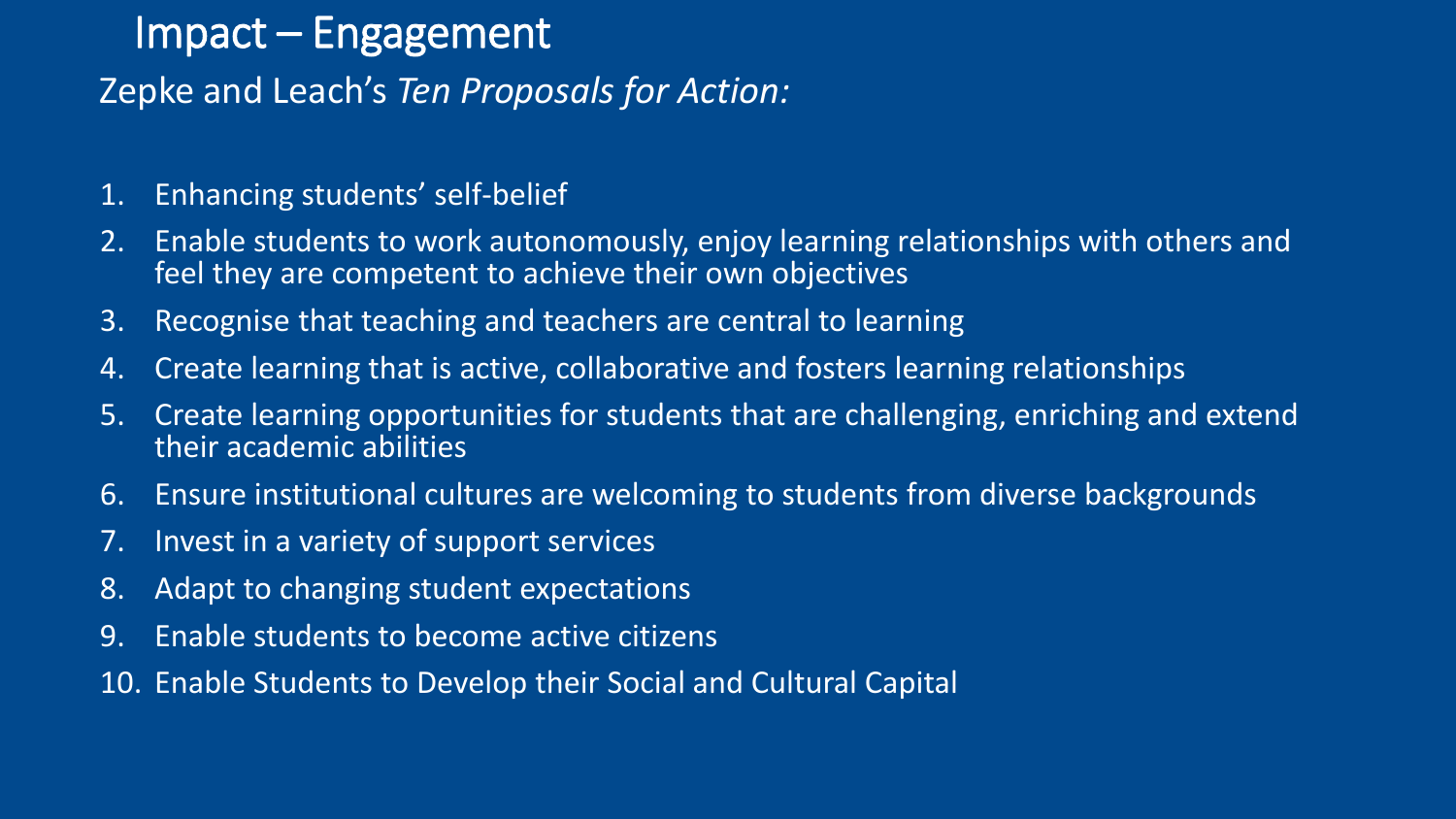### Examples

- Welcoming institutional culture
- Collaborative learning relationships
- Self-belief
- Recognise that teaching and teachers are central to learning
- Signposting support
- Becoming active citizens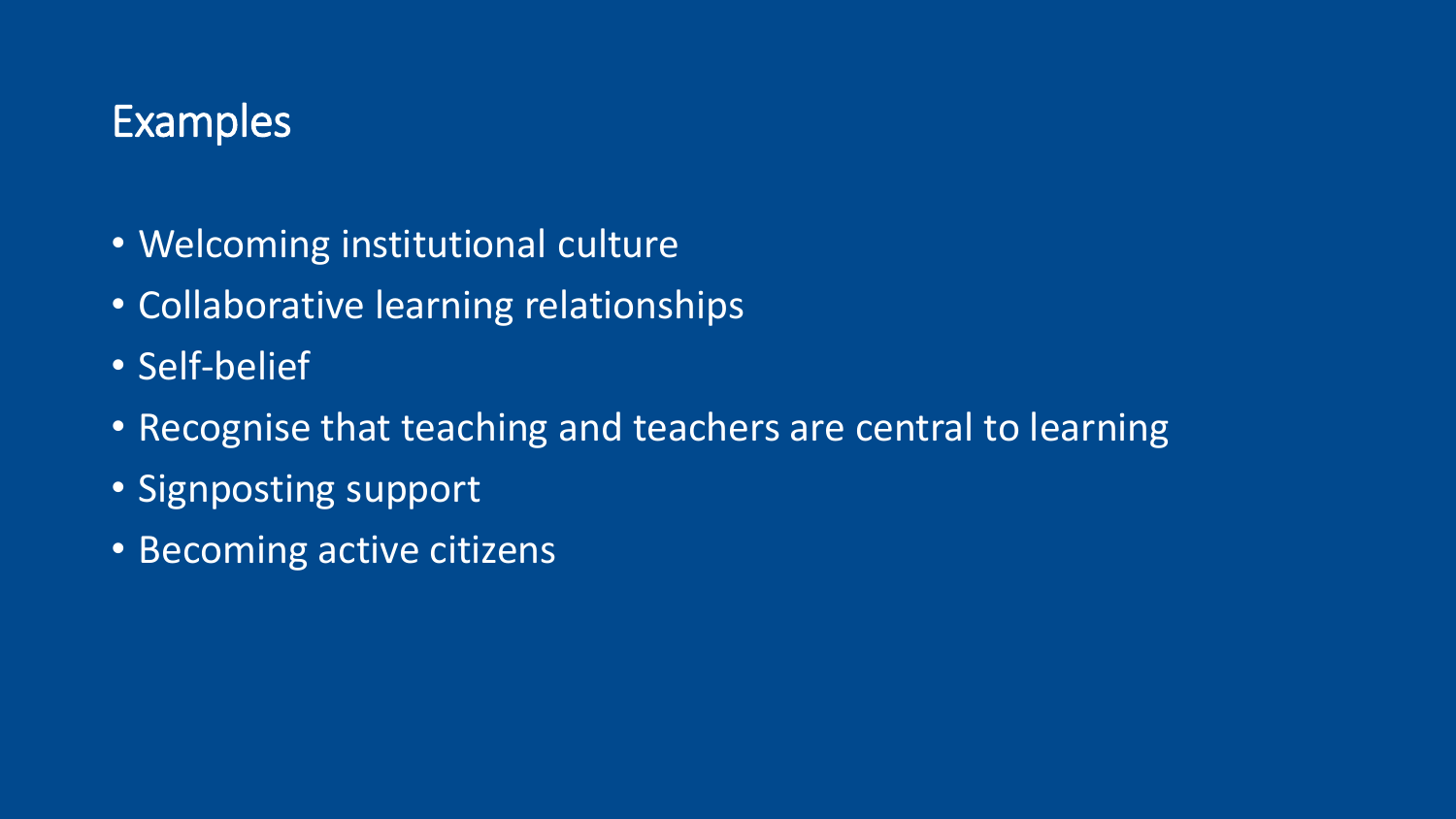## Moving forward

Further research:

- Other protected characteristics and inter-sectionality
- Progression, retention and success
- Sense of belonging and delivery mode